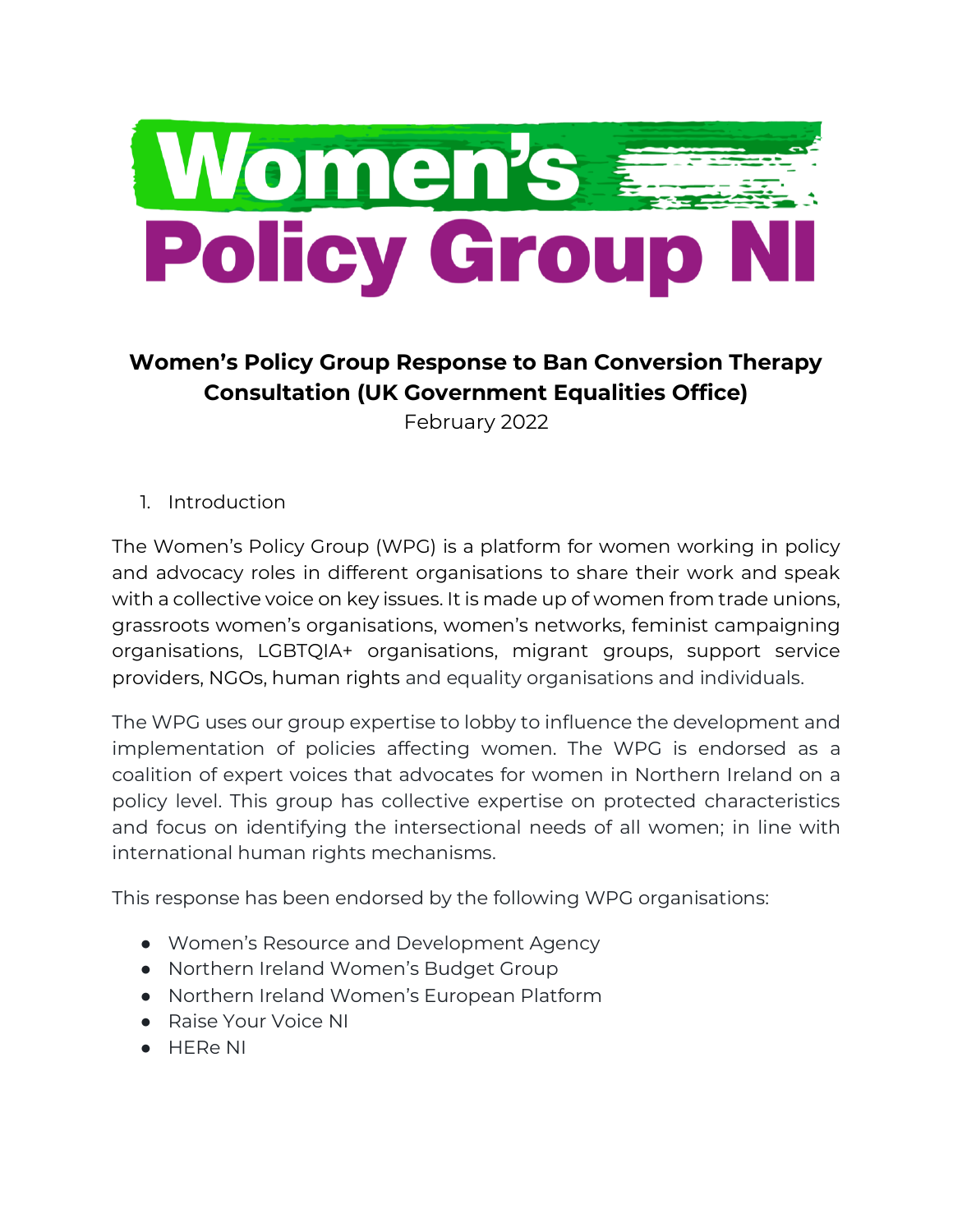#### 2. Endorsements

The WPG endorse the responses submitted to this Consultation by HERe NI, the Rainbow Project, the Northern Ireland Public Service Alliance (NIPSA), Ban Conversion Therapy NI, Cara Friend, Stonewall and Ban Conversion Therapy Coalition.

### 3. General Comments

The WPG stand in solidarity with the LGBTQIA+ sector and support the banning of conversion therapy. Although this consultation primarily applies to England and Wales, the WPG are aware that responses to this consultation will be shared with the NI Assembly and look forward to engaging with the NI Assembly and Executive on this issue in the future.

Conversion therapy is currently still legal in Northern Ireland and the WPG would like to see any legislation that bans conversion therapy in England and Wales being extended to Northern Ireland. Banning this harmful practice would validate the experiences of victims and survivors, reduce the likelihood of it taking place and send a clear message to perpetrators that this practice is unacceptable. No LGBTQIA+ person should face attempts to suppress, "cure", or change their gender identity or sexual orientation.

4. Responses to Survey Questions

## *SECTION 1: VIEWS ON BANNING CONVERSION THERAPY*

Question: Do you agree or disagree that the Government should intervene to end conversion therapy in principle? Why do you think this?

Answer: Strongly agree. The Government has a responsibility to protect its citizens from harmful practices, such as conversion therapy. Conversion therapy has been proven to have negative impacts on the mental and physical health of victims and exacerbates the inequalities that LGBTQIA+ people already face. This practice has already been criminalised in many countries across the world, which is an indicator of the widespread acceptance that this practice has no place in contemporary society. It should be noted that the international human rights law frameworks, including the Convention on the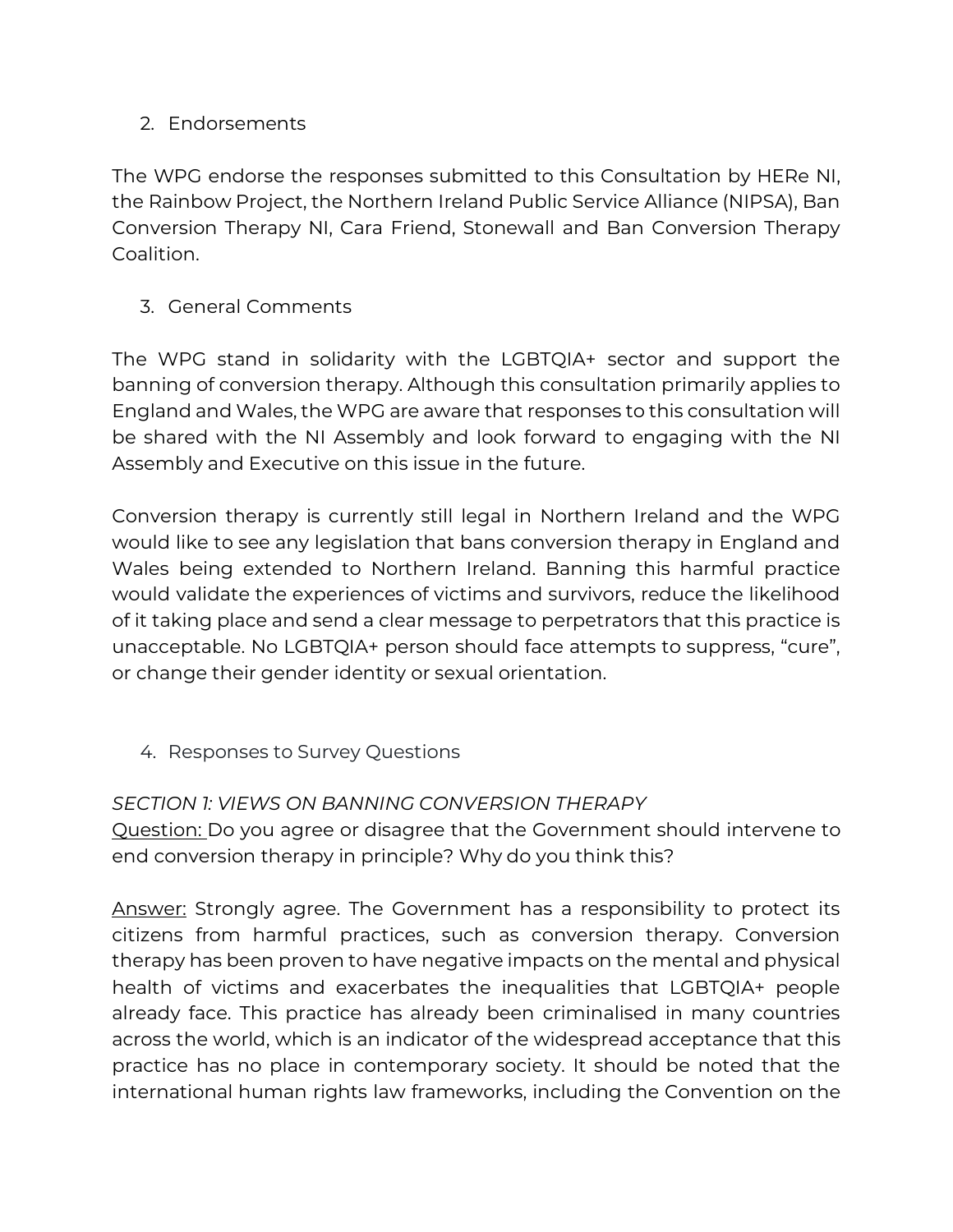Elimination of Discrimination Against Women (CEDAW), are based on the right of all individuals to self-determine their identity and live free from all forms of discrimination.

#### *SECTION 2: TARGETING PHYSICAL CONVERSION THERAPY*

Question: To what extent do you support, or not support, the Government's proposal for addressing physical acts of conversion therapy? Why do you think this?

Answer: Strongly support. Conversion therapy can include serious violent offences that must be dealt with as seriously as other types of violent crime. Treating such offences in this way would send a clear message to perpetrators that this practice is wrong and that they will face consequences if they continue to undertake this practice. It would also enable the criminal justice system to effectively deal with these crimes in a way that is proportionate and appropriate.

#### *SECTION 3: TARGETING TALKING CONVERSION THERAPY*

Question: The UK Government considers that delivering talking therapy with the intention of changing a person's sexual orientation or changing them from being transgender or to being transgender either to someone who is under 18, or to someone who is 18 or over and who has not consented or lacks the capacity to do so should be considered a criminal offence. The consultation document describes proposals to introduce new criminal law that will capture this. How far do you agree or disagree with this?

Answer: Somewhat agree. The WPG agree that conversion therapy should be considered a criminal offence but only partially agree with the proposals set out by the consultation document.

Question: How far do you agree or disagree with the penalties being proposed?

Answer: Somewhat agree.

Question: Do you think that these proposals miss anything? If yes, can you tell us what you think we have missed?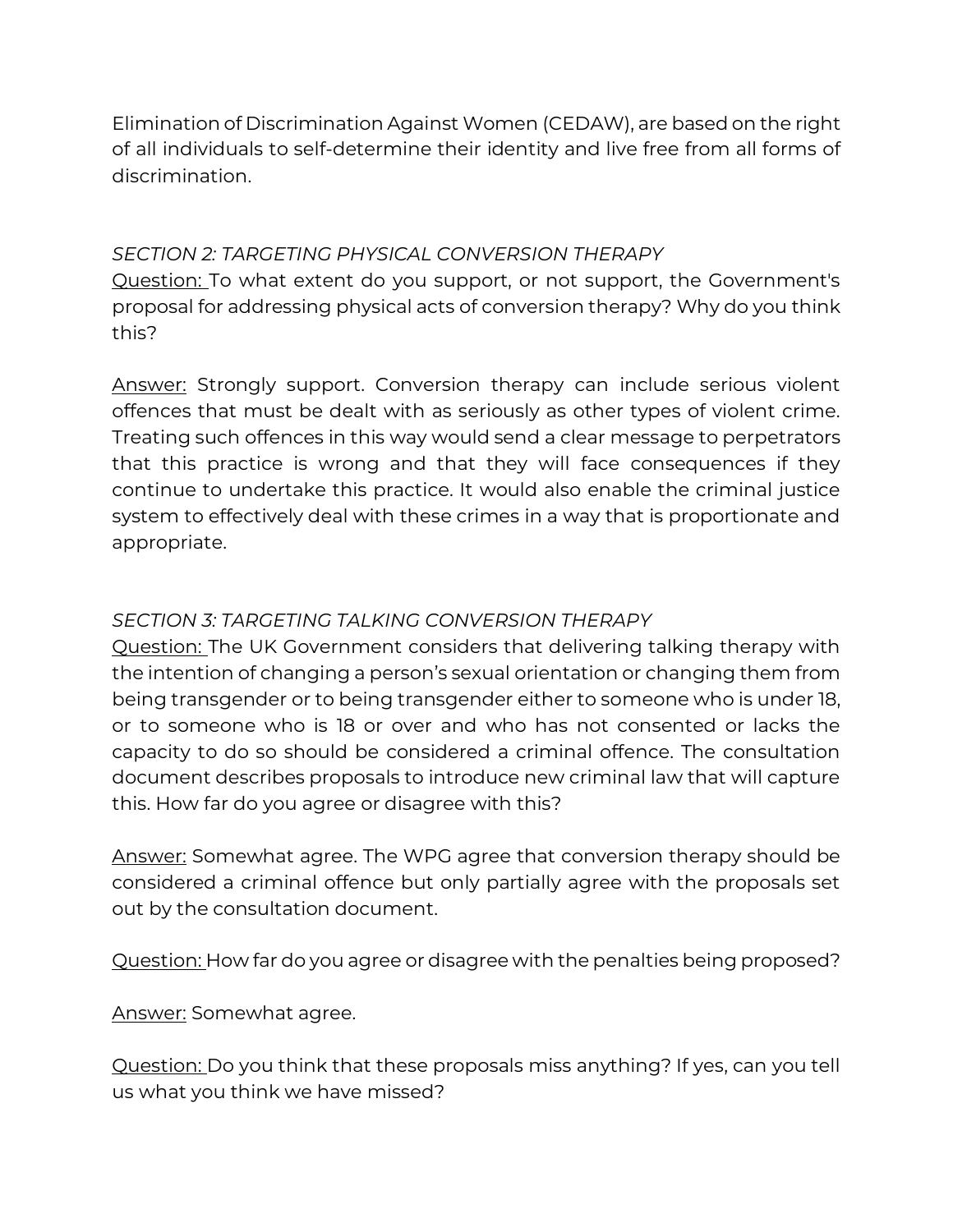#### Answer: Yes.

1. Ban should extend to 'consensual' conversion therapy

Conversion therapy must be banned under all circumstances, even in circumstances where an adult allegedly 'consents' to conversion therapy taking place. The current proposals create a loophole where 'consenting' adults can still undergo conversion therapy. However, research shows<sup>1</sup> that the physical and psychological environment in which this 'consent' is attained does not facilitate the provision of free and uncompromised consent. As noted in findings from research conducted by the UK Government:

"Although most people who have conversion therapy appear to do so voluntarily, they also describe being led into conversion therapy by people in a position of authority in their religious institutions or families. In addition, a number of unethical practices by people in positions of authority were documented by UK interviewees, including:

- being given inaccurate information, affecting their ability to give full and valid consent
- being coerced to have conversion therapy
- being asked to sign non-disclosure agreements
- in one case, sexual assault by a conversion therapist"
- 2. Extend the definition of conversion therapy

These legislative proposals also employ a limited definition of conversion therapy that the WPG believe should be extended. A more comprehensive definition of conversion therapy should include 'suppressing' as well as attempting to change one's sexual orientation or gender identity. Extending the definition of conversion therapy to include reference to the suppression of sexual orientation or gender identity would give recognition to the fact that suppressing one's identity can also be extremely harmful to LGBTQIA+ people,

<sup>&</sup>lt;sup>1</sup> UK Government (2021) 'Conversion therapy: an evidence assessment and qualitative study' Available at[: https://www.gov.uk/government/publications/conversion-therapy-](https://www.gov.uk/government/publications/conversion-therapy-an-evidence-assessment-and-qualitative-study/conversion-therapy-an-evidence-assessment-and-qualitative-study) an-evidence[assessment-and-qualitative-study/conversion-therapy-an-evidence-assessment-and](https://www.gov.uk/government/publications/conversion-therapy-an-evidence-assessment-and-qualitative-study/conversion-therapy-an-evidence-assessment-and-qualitative-study)[qualitative-study](https://www.gov.uk/government/publications/conversion-therapy-an-evidence-assessment-and-qualitative-study/conversion-therapy-an-evidence-assessment-and-qualitative-study)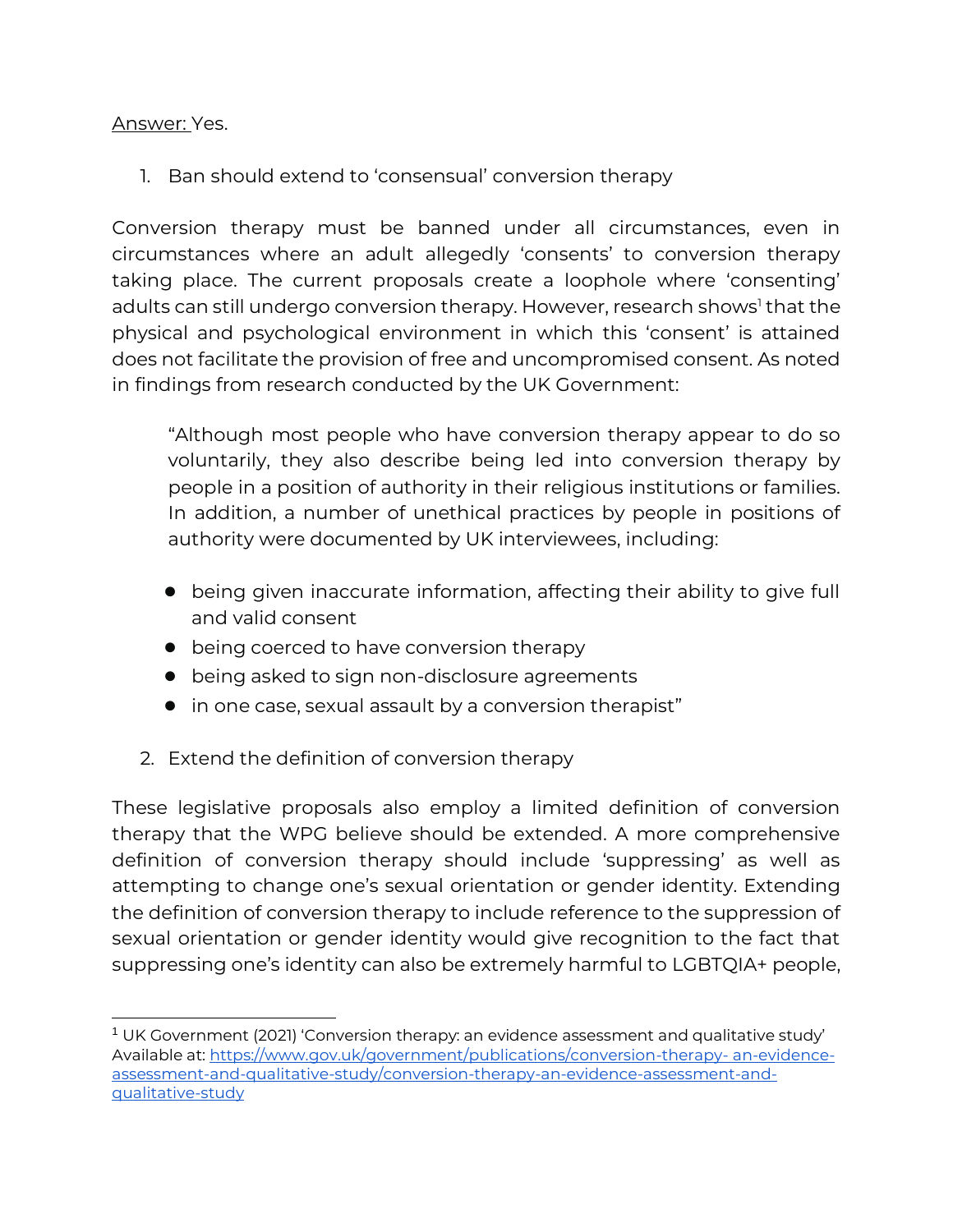as it encourages them not to act on or express their sexual orientation or gender identity.

The definition of conversion therapy should also be amended to include clarification that gender transition services are not considered a form of conversion therapy. If this cannot be done in the wording of the legislation, this clarification should be included in accompanying guidance documents. As stated by Ban Conversion Therapy Coalition, "gender transition services, gender transition healthcare and legitimate and explorative gender identity therapy are not forms of conversion therapy." The legislation should clarify that these practices do not fall under the definition of conversion therapy.

*SECTION 4: RESTRICTING THE PROMOTION OF CONVERSION THERAPY* Question: The UK Government considers that Ofcom's Broadcasting Code already provides measures against the broadcast and promotion of conversion therapy. How far do you agree or disagree with this? Why do you think this?

Answer: Somewhat disagree.

Question: Do you know of any examples of broadcasting that you consider to be endorsing or promoting conversion therapy? If yes, can you tell us what these examples are?

Answer: Prefer not to say.

Question: The UK Government considers that the existing codes set out by the Advertising Standards Authority and the Committee of Advertising Practice already prohibits the advertisement of conversion therapy. How far do you agree or disagree with this?

Answer: Somewhat agree.

Question: Do you know of any examples of advertisements that you consider to be endorsing or promoting conversion therapy? If yes, can you tell us what these examples are?

Answer: Prefer not to say.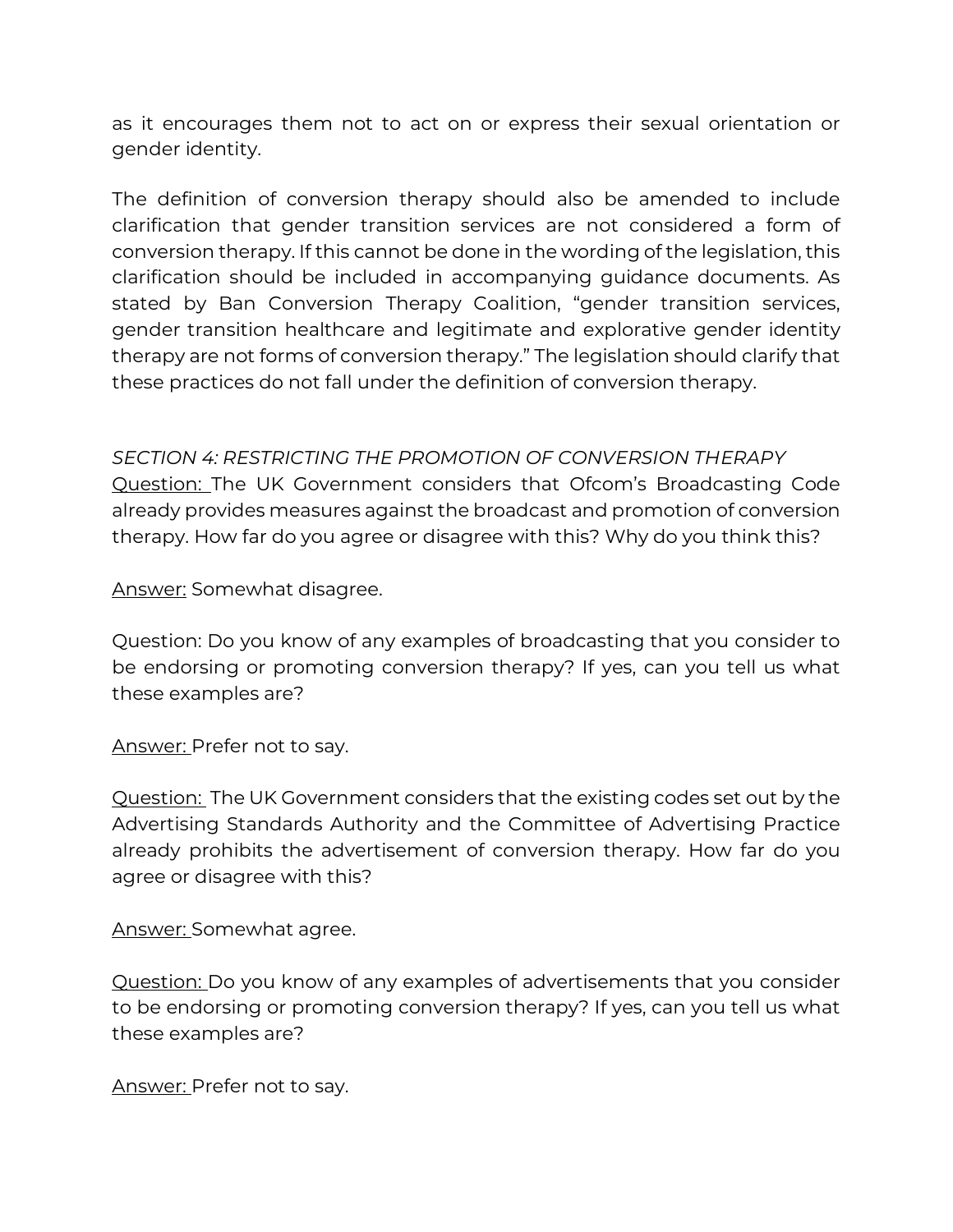*SECTION 5: PROTECTING PEOPLE FROM CONVERSION THERAPY OVERSEAS* Question: The consultation document describes proposals to introduce conversion therapy protection orders to tackle a gap in provision for victims of the practice. To what extent do you agree or disagree that there is a gap in the provision for victims of conversion therapy?

Answer: Strongly Agree.

Question: To what extent do you agree or disagree with our proposals for addressing this gap we have identified? Why do you think this?

Answer: Somewhat agree. The WPG welcome Government efforts to address the gap in provision for victims but suggest that these efforts go a step further in working to prevent victims being sent abroad for conversion therapy. These proposals could be strengthened by introducing offences for aiding or abetting the removal of a person from the UK to receive conversion therapy in another country. Similar offences already exist in the context of female genital mutilation and forced marriage.

The WPG would also like to see the introduction of measures to give protection to individuals online as conversion therapy can also take place via the internet. Young people are particularly vulnerable to being exposed to this type of conversion therapy and additional safeguards should be put in place to address this.

*SECTION 6: ENSURING CHARITIES DO NOT SUPPORT CONVERSION THERAPY* Question: Charity trustees are the people who are responsible for governing a charity and directing how it is managed and run. The consultation document describes proposals whereby anyone found guilty of carrying out conversion therapy will have the case against them for being disqualified from serving as a trustee at any charity strengthened. To what extent do you agree or disagree with this approach? Why do you think this?

Answer: Strongly agree. It would send a clear message to those in positions of authority and responsibility that conversion therapy is a harmful practice that has no place in the work of charities.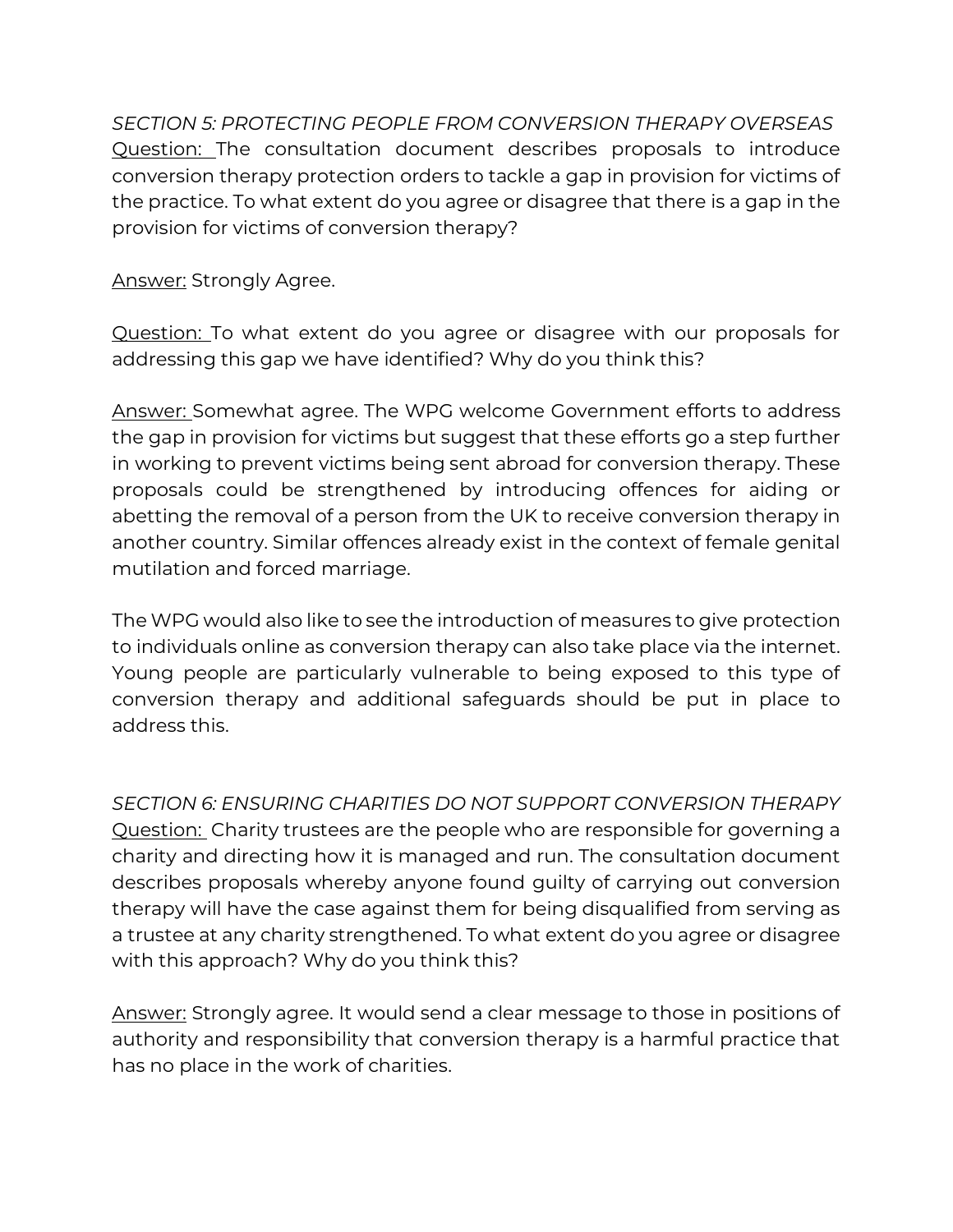## *SECTION 7: RECOGNITION BY AUTHORITIES OF CONVERSION THERAPY AS A PROBLEM*

Question: To what extent do you agree or disagree that the following organisations (Police; Crown Prosecution Service; OTHER statutory service) are providing adequate action against people who might already be carrying out conversion therapy? Why do you think this?

Answer: Strongly disagree. In the absence of appropriate legislation being in place to tackle conversion therapy, action by the Police, CPS and other statutory services has remained limited and unsatisfactory.

Question: To what extent do you agree or disagree that the following organisations are providing adequate support for victims of conversion therapy? (Police; Crown Prosecution Service; OTHER statutory service)? Why do you think this?

Answer: Strongly disagree. In the absence of appropriate legislation being in place to tackle conversion therapy, support for victims provided by the Police, CPS and other statutory services has remained limited and unsatisfactory.

Question: Do you think that these services can do more to support victims of conversion therapy? If yes, what more do you think they could do?

Answer: Yes. These services should provide training for their staff on recognising the signs of conversion therapy and understanding the impacts of this practice on victims. They should also make increased resources available to provide adequate support to victims. There should also be an awareness within services of the relationship between social inequalities and economic disadvantage. LGBTQIA+ people are more likely to be in poverty and are at increased risk of homelessness. This risk can be further increased for those who are victims of conversion therapy. All support services should be victim-led and informed by the lived experiences of LGBTQIA+ people.

#### 5. Concluding Remarks

We would like to reiterate our support for the banning of conversion therapy in England and Wales and emphasise that this ban should be extended to all